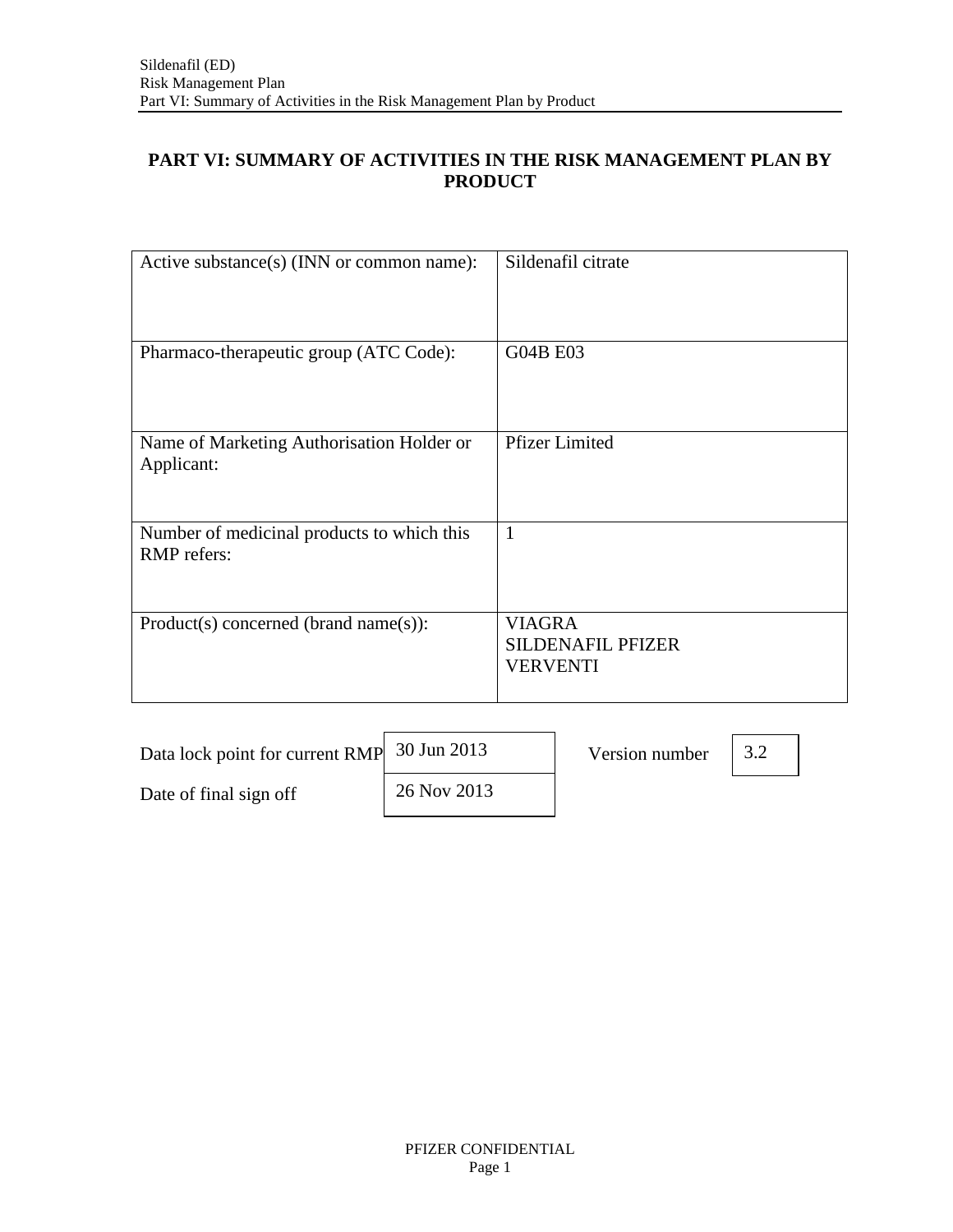# **6.1. ELEMENTS FOR SUMMARY TABLES IN THE EPAR**

#### **6.1.1. Summary Table of Safety Concerns**

| <b>Summary of Safety Concerns</b> |                                                   |
|-----------------------------------|---------------------------------------------------|
| Important identified risks        | Nitrate Interaction                               |
|                                   |                                                   |
| Important potential risks         | Non-arteritic anterior ischaemic optic neuropathy |
|                                   | (NAION)                                           |
|                                   | Sudden hearing loss                               |
|                                   | Eye haemorrhage                                   |
| Missing information               | Severe hepatic impairment                         |
| New identified safety concern     | None                                              |
|                                   |                                                   |

### **6.1.2. On-going and Planned Additional PhV Studies/Activities in the Pharmacovigilance Plan**

There are no ongoing or planned additional studies in the pharmacovigilance plan.

### **6.1.3. Summary of Post Authorisation Efficacy Development Plan**

There are no planned post-authorisation efficacy studies.

|                       | <b>Routine Risk Minimisation</b>                                                                                                                                                                                                                | <b>Additional Risk Minimisation</b> |
|-----------------------|-------------------------------------------------------------------------------------------------------------------------------------------------------------------------------------------------------------------------------------------------|-------------------------------------|
| <b>Safety Concern</b> | <b>Measures</b>                                                                                                                                                                                                                                 | <b>Measures</b>                     |
| Nitrate interaction   | Risk minimisation actions consist<br>of communication in the Summary<br>of Product Characteristics (SmPC).                                                                                                                                      | None                                |
|                       | SmPC Section 4.3: 'Co-<br>administration with nitric oxide<br>donors (such as amyl nitrite) or<br>nitrates in any form is therefore<br>contraindicated.'                                                                                        |                                     |
|                       | SmPC Section 4.4: 'Nicorandil is a<br>hybrid of potassium channel<br>activator and nitrate. Due to the<br>nitrate component it has the<br>potential to have serious interaction<br>with sildenafil.'                                            |                                     |
|                       | SmPC Section 4.5: 'Consistent<br>with its known effects on the nitric<br>oxide/cGMP pathway (see section<br>5.1), sildenafil was shown to<br>potentiate the hypotensive effects<br>of nitrates, and its co-<br>administration with nitric oxide |                                     |

### **6.1.4. Summary Table of Risk Minimisation Measures**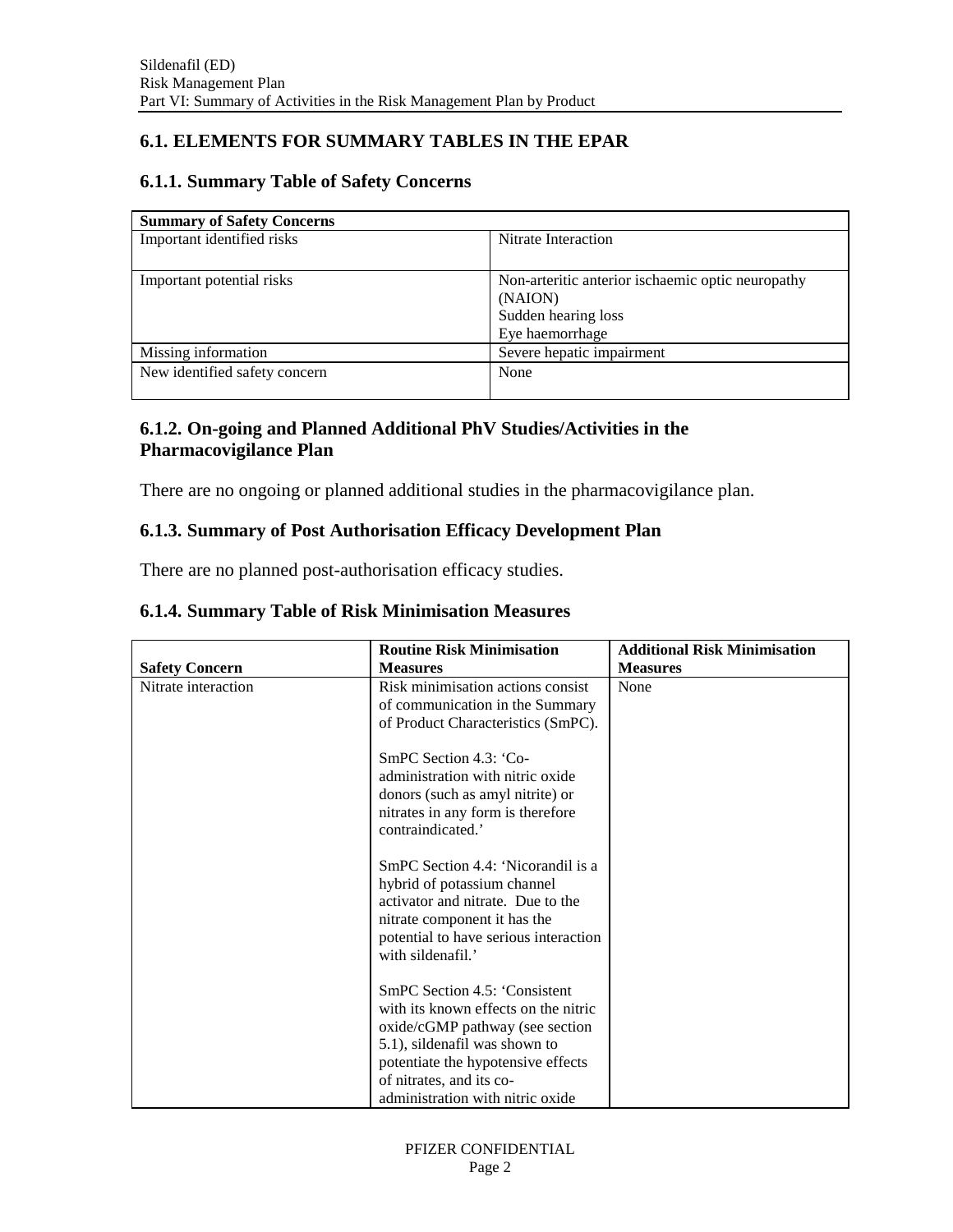|                                  | donors or nitrates in any form is<br>therefore contraindicated.'                                                                                                                                                                                                                                      |      |
|----------------------------------|-------------------------------------------------------------------------------------------------------------------------------------------------------------------------------------------------------------------------------------------------------------------------------------------------------|------|
| Non-arteritic anterior ischaemic | Risks will be further characterised<br>through routine pharmacovigilance<br>activities to determine if further<br>risk minimisation activities are<br>required.<br>Risk minimisation actions consist                                                                                                  |      |
| optic neuropathy (NAION)         | of communication in the Summary                                                                                                                                                                                                                                                                       | None |
|                                  | of Product Characteristics (SmPC).                                                                                                                                                                                                                                                                    |      |
|                                  | SmPC Section 4.3: Sildenafil (ED)<br>is contraindicated in 'Patients who<br>have loss of vision in one eye<br>because of non-arteritic anterior<br>ischaemic optic neuropathy<br>(NAION), regardless of whether<br>this episode was in connection or<br>not with previous PDE5 inhibitor<br>exposure' |      |
|                                  | SmPC Section 4.4: The following<br>text is included in Section 4.4<br>'Special warnings and precautions<br>for use' of the SmPC.                                                                                                                                                                      |      |
|                                  | 'Cases of visual defects have been<br>reported spontaneously in<br>connection with the intake of<br>sildenafil and other PDE5<br>inhibitors. Cases of non-arteritic<br>anterior ischaemic optic<br>neuropathy, a rare condition, have                                                                 |      |
|                                  | been reported spontaneously and in<br>an observational study in<br>connection with the intake of<br>sildenafil and other PDE5                                                                                                                                                                         |      |
|                                  | inhibitors. Patients should be<br>advised that in the event of any<br>sudden visual defect, they should<br>stop taking VIAGRA and consult a<br>physician immediately.'                                                                                                                                |      |
|                                  | SmPC Section 4.8: NAION is<br>listed as an adverse reaction.                                                                                                                                                                                                                                          |      |
|                                  | Risks will be further characterised<br>through routine pharmacovigilance<br>activities to determine if further<br>risk minimisation activities are<br>required.                                                                                                                                       |      |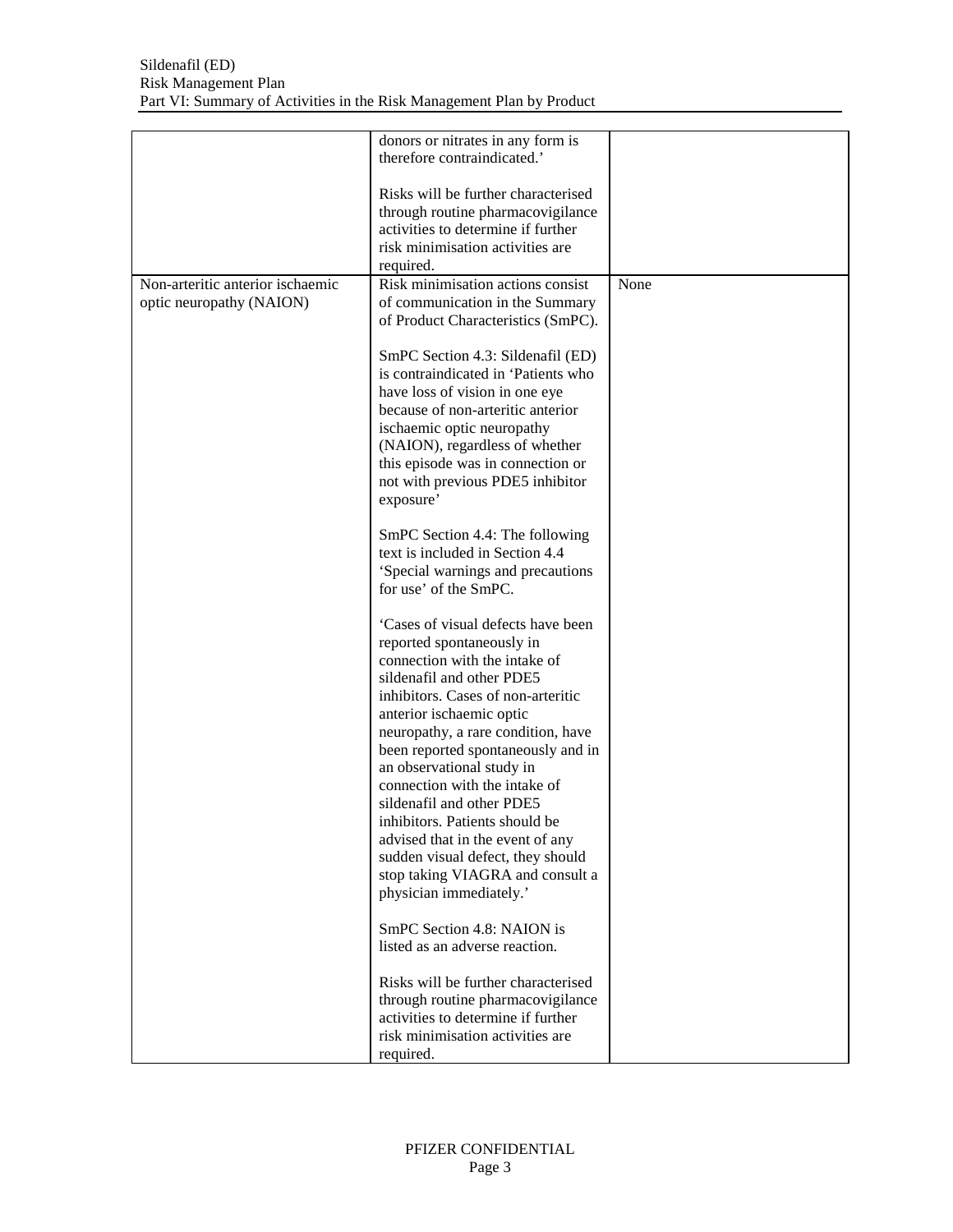| Sudden hearing loss       | Risk minimisation actions consist<br>of communication in the Summary<br>of Product Characteristics (SmPC).<br>SmPC Section 4.8: Deafness is<br>listed as an adverse reaction.<br>Risks will be further characterised<br>through routine pharmacovigilance<br>activities to determine if further<br>risk minimisation activities are<br>required. | None          |
|---------------------------|--------------------------------------------------------------------------------------------------------------------------------------------------------------------------------------------------------------------------------------------------------------------------------------------------------------------------------------------------|---------------|
| Eye haemorrhage           | None proposed                                                                                                                                                                                                                                                                                                                                    | None          |
| Severe hepatic impairment | The prescriber is informed about<br>use in patients with severe hepatic<br>impairment through text in the<br>SmPC, and the patient through the<br>PIL.<br>SmPC sections:<br>4.2 Posology and method of<br>administration<br>4.3 Contraindications<br>PIL sections:<br>2. What you need to know before<br>you take VIAGRA                         | None proposed |

# **6.2. ELEMENTS FOR A PUBLIC SUMMARY**

## **6.2.1. Overview of Disease Epidemiology**

Erectile dysfunction (ED) is the inability of a man to develop or maintain an erection during sexual activity. An erection of the penis is the result of blood entering and temporarily remaining in the penis during sexual arousal and requires proper functioning of the brain, hormones, heart, blood vessels, and nerves. As a result, ED can be caused by psychological factors, as well as heart, blood vessel, nervous, and hormonal factors. Erectile dysfunction increases in frequency with increasing age. For example, about 25% of men in their 50s have ED compared with  $45\%$  $45\%$  of men in their  $60s$ .<sup>[1,](#page-6-0)[2,](#page-6-1)[3](#page-6-2),4</sup> Erectile dysfunction may occur more commonly in men who have heart or blood vessel disease, diabetes, obesity, high blood pressure, nerve damage due to injury or surgery for prostate cancer, or who smoke or drink excessively.<sup>[5](#page-6-4)</sup>,<sup>[6](#page-6-5),[7](#page-6-6),[8](#page-6-7)</sup>

# **6.2.2. Summary of Treatment Benefits**

Clinical studies show that at a range of doses from 5 mg to 200 mg, sildenafil (ED) was effective in improving the ability to achieve and maintain erections sufficient for sexual intercourse and was most effective in the range of 25 mg to 200 mg.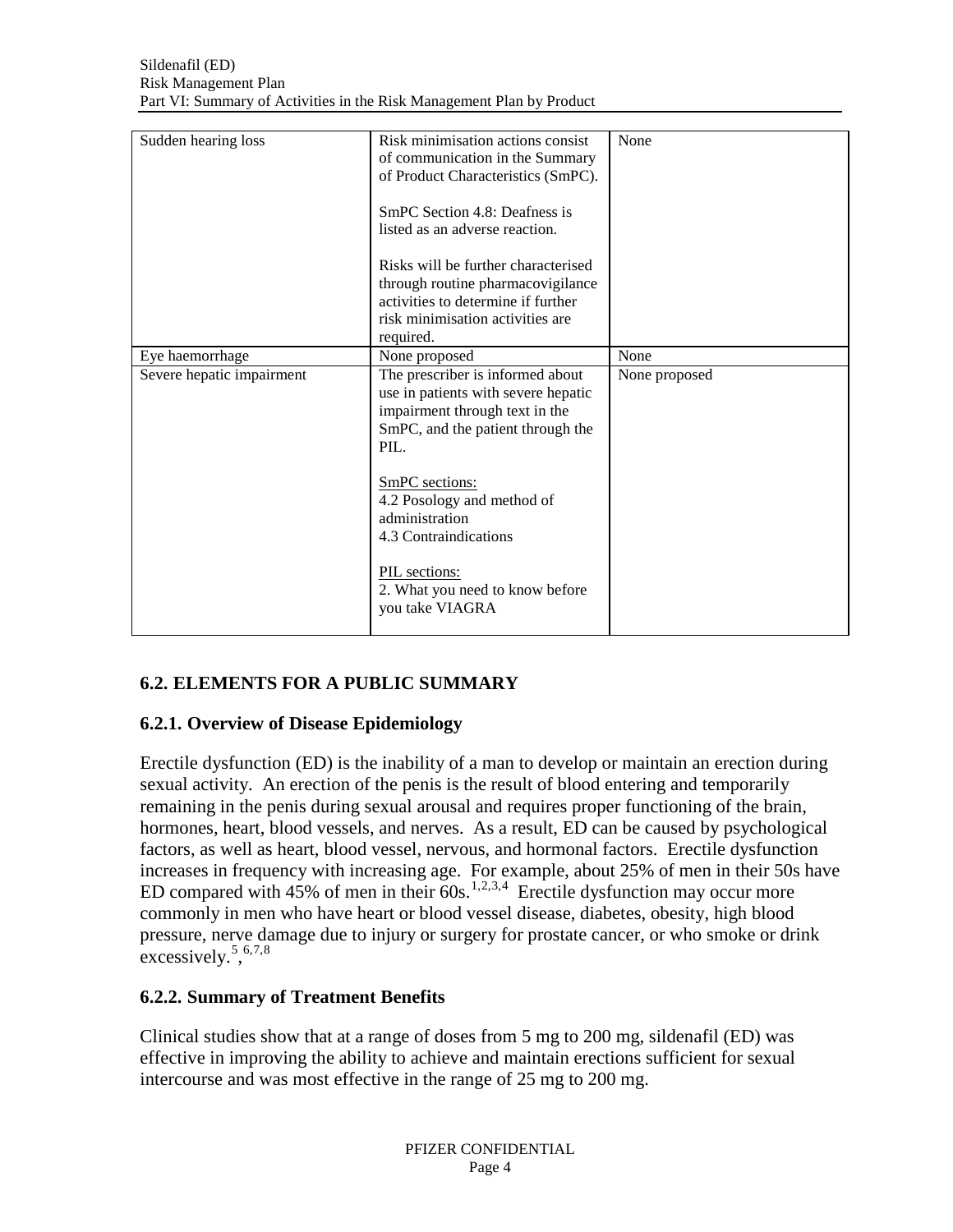Sildenafil (ED) is effective in treating erectile dysfunction from all common causes, including diabetes and spinal cord injury. Diabetic patients and patients who have had their prostate removed did not obtain as good a response to sildenafil (ED) as patients who did not have these conditions.

## **6.2.3. Unknowns Relating to Treatment Benefits**

In the clinical program the majority of patients were white. There is no reason to believe that members of other racial groups are affected differently. The following sub-groups of patients were not studied in sildenafil (ED) clinical trials: patients with severe liver disease, low blood pressure, recent history of stroke or heart attack, and certain inherited conditions of the eye. Another form of sildenafil is used for the treatment of high blood pressure in the lungs. However, sildenafil (ED) has not been studied for this use.

## **6.2.4. Summary of Safety Concerns**

## **Important Identified Risks**

| <b>Risk</b>                                                             | What is Known                                                                                                                                                                                   | <b>Preventability</b>                                                                                                                                                             |
|-------------------------------------------------------------------------|-------------------------------------------------------------------------------------------------------------------------------------------------------------------------------------------------|-----------------------------------------------------------------------------------------------------------------------------------------------------------------------------------|
| Interaction with drugs<br>containing nitrates<br>(nitrate interaction). | A patient who is taking a drug that contains<br>nitrates, such as glyceryl trinitrate and isosorbide<br>dinitrate, could have a serious drop in blood<br>pressure after taking sildenafil (ED). | The doctor who prescribes<br>sildenafil (ED) will be warned<br>by the product label about the<br>risk of low blood pressure in<br>patients who take drugs<br>containing nitrates. |

## **Important Potential Risks**

| <b>Risk</b>                                                                                                                            | <b>What is Known</b>                                                                                                                          | <b>Preventability</b>                                                                                                                              |
|----------------------------------------------------------------------------------------------------------------------------------------|-----------------------------------------------------------------------------------------------------------------------------------------------|----------------------------------------------------------------------------------------------------------------------------------------------------|
| Interruption of the blood<br>supply to the main nerve of the<br>eye (non-arteritic anterior<br>ischaemic optic neuropathy<br>[NAION]). | There is a risk that patients taking sildenafil.<br>(ED) could develop visual changes caused<br>by interruption in blood flow within the eye. | The doctor who prescribes<br>sildenafil (ED) will be warned<br>by the product label about the<br>risk of interruption of blood<br>flow to the eye. |
| Bleeding within the eye (eye)<br>haemorrhage)                                                                                          | There is a risk that patients taking sildenafil.<br>(ED) could develop visual changes caused<br>by bleeding within the eye.                   | The doctor who prescribes<br>sildenafil (ED) will be warned<br>by the product label about the<br>risk of eye bleeding.                             |
| Sudden hearing loss                                                                                                                    | There is a risk that patients taking sildenafil<br>(ED) could develop a sudden hearing loss                                                   | The doctor who prescribes<br>sildenafil (ED) will be warned<br>by the product label about the<br>risk of sudden hearing loss.                      |

## **Missing Information**

| Risk                            | What is Known                                                              |  |
|---------------------------------|----------------------------------------------------------------------------|--|
| Serious liver disease or injury | Because sildenafil (ED) was not studied in patients who have serious liver |  |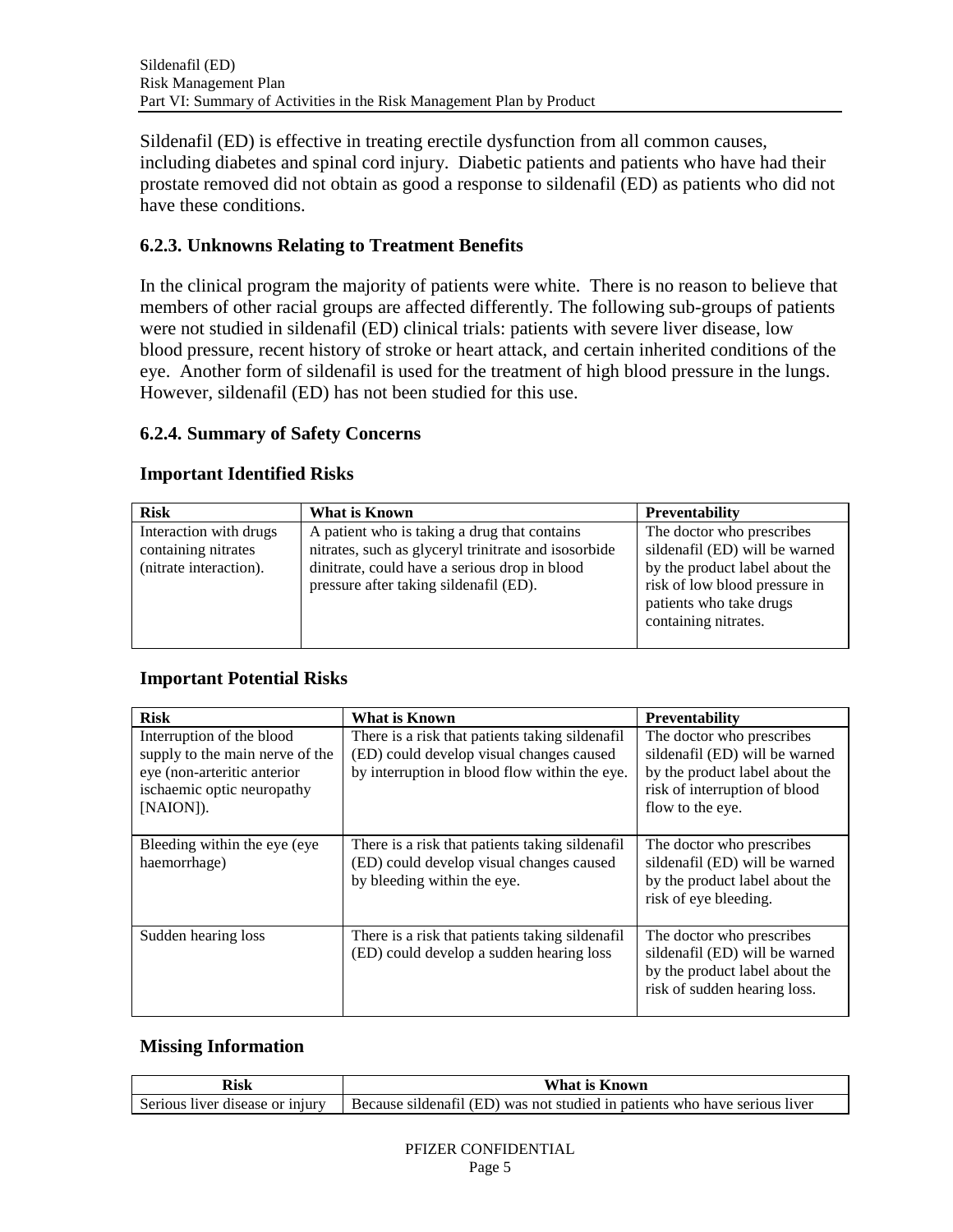| (severe hepatic impairment) | disease or injury, little is known about how people with liver problems are |
|-----------------------------|-----------------------------------------------------------------------------|
|                             | affected by sildenafil (ED).                                                |

#### **6.2.5. Summary of Risk Minimisation Measures by Safety Concern**

All medicines have a Summary of Product Characteristics (SmPC) which provides physicians, pharmacists and other health care professionals with details on how to use the medicine, the risks and recommendations for minimising them. An abbreviated version of this in lay language is provided in the form of the package leaflet (PL). The measures in these documents are known as routine risk minimisation measures.

The Summary of Product Characteristics and the Package leaflet for sildenafil (ED) can be found in sildenafil (ED)'s EPAR page.

This medicine has no additional risk minimisation measures.

#### **6.2.6. Planned Post Authorisation Development Plan**

No post-authorisation development plan is proposed.

### **Studies which are a Condition of the Marketing Authorisation**

No studies were required as a condition of marketing authorisation.

#### **6.2.7. Summary of Changes to the Risk Management Plan over Time**

#### **Table 1. Major Changes to the Risk Management Plan over Time**

| <b>Version</b> | <b>Date</b>    | <b>Safety Concerns</b>                | <b>Comment</b> |
|----------------|----------------|---------------------------------------|----------------|
| 1.4            | February, 2006 | First addition of sildenafil (ED)     | None           |
| Revatio/Viagra |                | (Viagra) to the sildenafil (PAH)      |                |
| <b>RMP</b>     |                | (Revatio) RMP                         |                |
|                |                |                                       |                |
|                |                | <b>Identified Risk: None</b>          |                |
|                |                | Potential Risk: NAION                 |                |
|                |                | Missing Information: None             |                |
|                |                |                                       |                |
|                |                | 1) Response to Rapporteur, Final      |                |
|                |                | Assessment Report,                    |                |
|                |                | EMEA/H/C/638/SOB/002 2)               |                |
|                |                | Viagra – FUM $16$ – Follow up         |                |
|                |                | measures. EMEA/424217/2005.           |                |
| 3.0 Viagra RMP | April 2009     | Request from EMEA to split the        | None           |
|                |                | Revatio/Viagra RMP v. 2.1 into 2      |                |
|                |                | individual RMPs. Inclusion of         |                |
|                |                | nitrate interaction as an important   |                |
|                |                | identified risk for Viagra. Inclusion |                |
|                |                | of detailed PhV Plan for new safety   |                |
|                |                | concern (sudden hearing loss)         |                |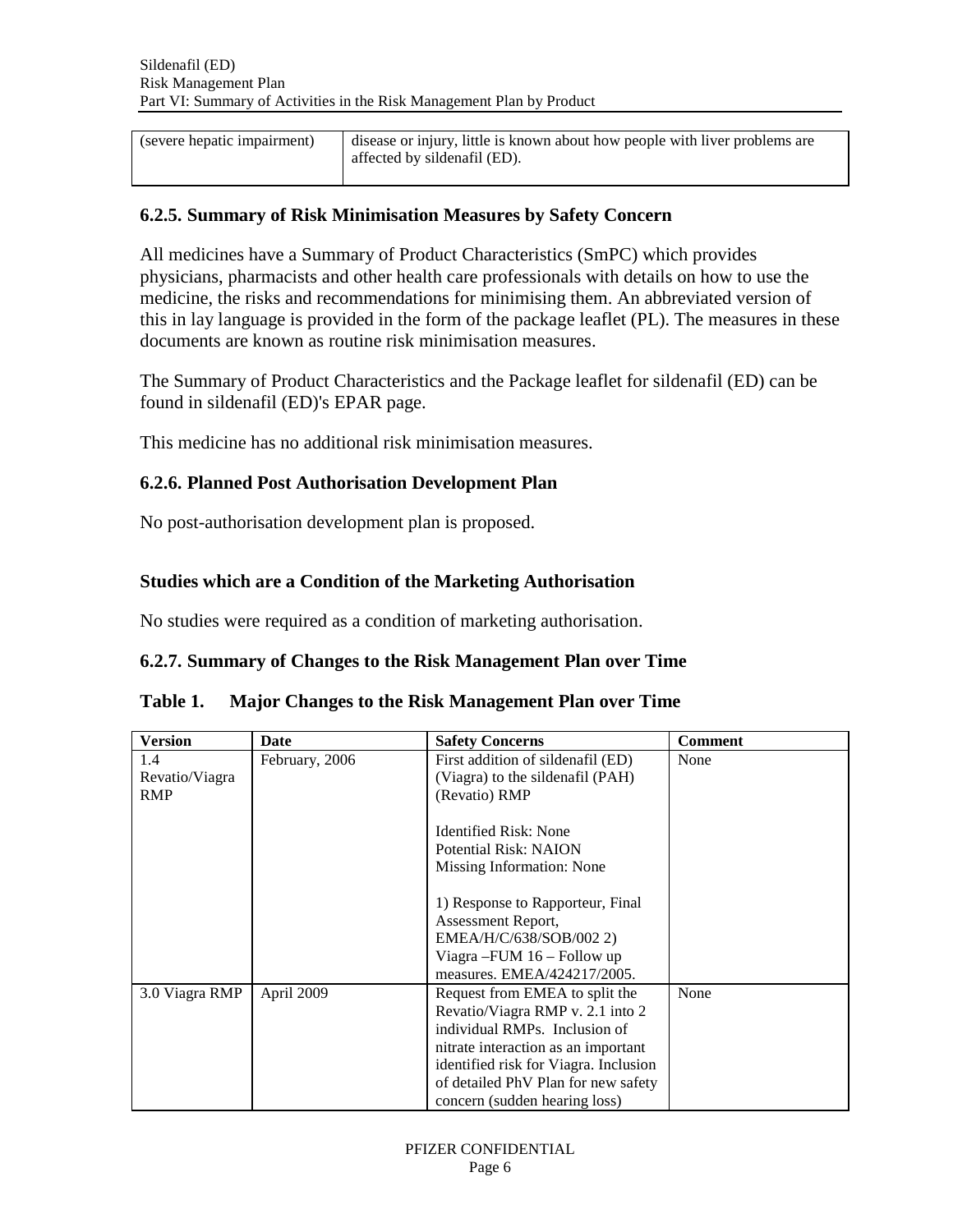<span id="page-6-7"></span><span id="page-6-6"></span><span id="page-6-5"></span><span id="page-6-4"></span><span id="page-6-3"></span><span id="page-6-2"></span><span id="page-6-1"></span><span id="page-6-0"></span>

|                |                  | Update on NAION FUM.<br>Inclusion of CYP3A4 inhibitors,<br>alpha blockers, and other MED<br>medications as potential drug<br>interactions.                                                                          |      |
|----------------|------------------|---------------------------------------------------------------------------------------------------------------------------------------------------------------------------------------------------------------------|------|
| 3.1 Viagra RMP | <b>July 2009</b> | Conclusions of the EMEA<br>Rapporteur's Assessment Report of<br>Viagra RMP version 3.0, as<br>adopted by the CHMP on 23 July<br>2009. Detailed description of<br>potential risk of sudden hearing loss<br>inserted. | None |